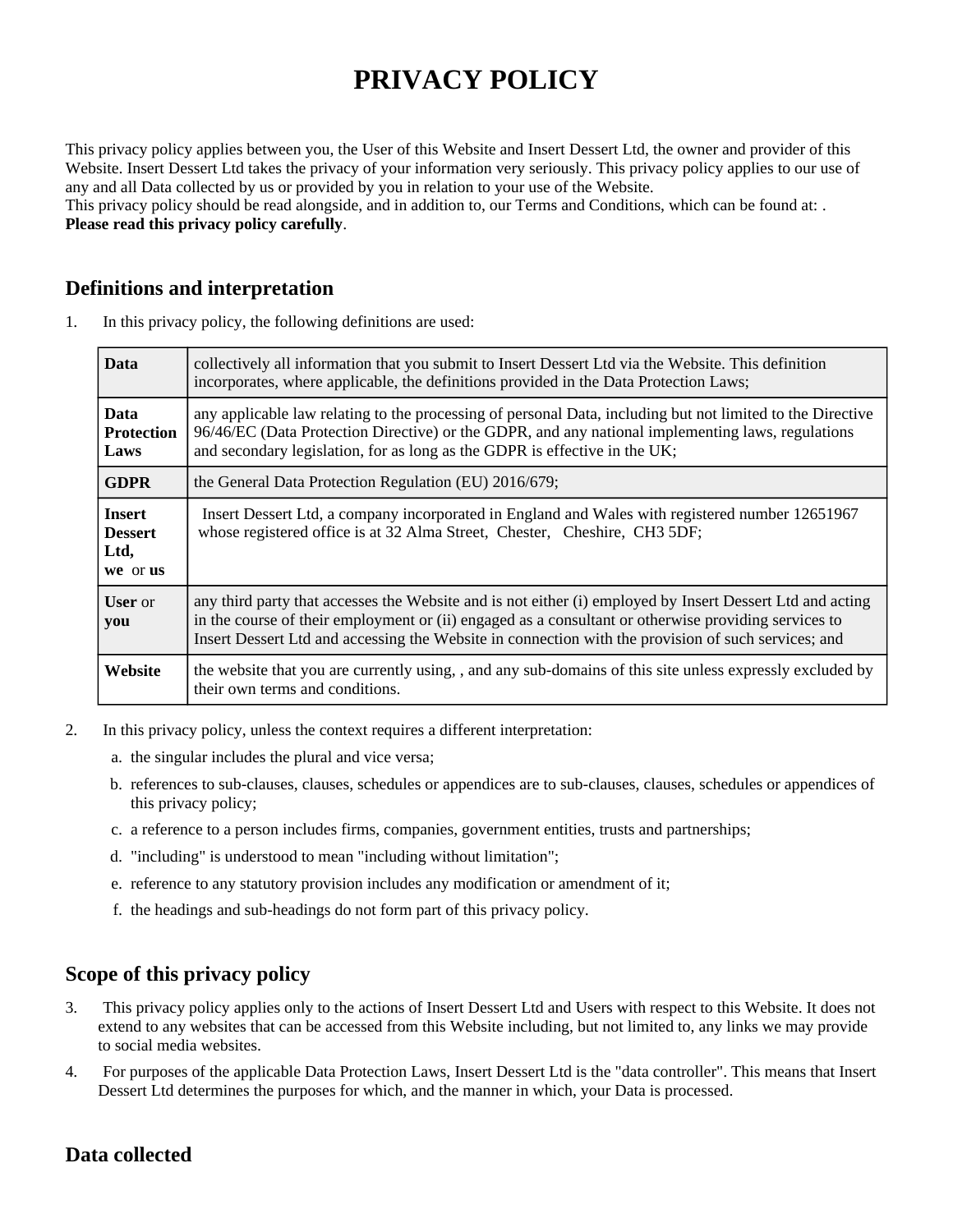- 5. We may collect the following Data, which includes personal Data, from you:
	- a. name;
	- b. date of birth;
	- c. contact Information such as email addresses and telephone numbers;
	- d. demographic information such as postcode, preferences and interests;
	- e. financial information such as credit / debit card numbers;
	- f. IP address (automatically collected);
	- g. web browser type and version (automatically collected);
	- h. operating system (automatically collected);

in each case, in accordance with this privacy policy.

#### **How we collect Data**

- 6. We collect Data in the following ways:
	- a. data is given to us by you ;
	- b. data is received from other sources; and
	- c. data is collected automatically.

#### **Data that is given to us by you**

- 7. Insert Dessert Ltd will collect your Data in a number of ways, for example:
	- a. when you contact us through the Website, by telephone, post, e-mail or through any other means;
	- b. when you register with us and set up an account to receive our products/services;
	- c. when you enter a competition or promotion through a social media channel;
	- d. when you make payments to us, through this Website or otherwise;
	- e. when you elect to receive marketing communications from us;
	- f. when you use our services;
	- g. ;

in each case, in accordance with this privacy policy.

#### **Data that is received from third parties**

- 8. Insert Dessert Ltd will receive Data about you from the following third parties:
	- a. Just Eat.

#### **Data that is received from publicly available third parties sources**

a. . 9. We will receive Data about you from the following publicly available third party sources:

#### **Data that is collected automatically**

10. To the extent that you access the Website, we will collect your Data automatically, for example: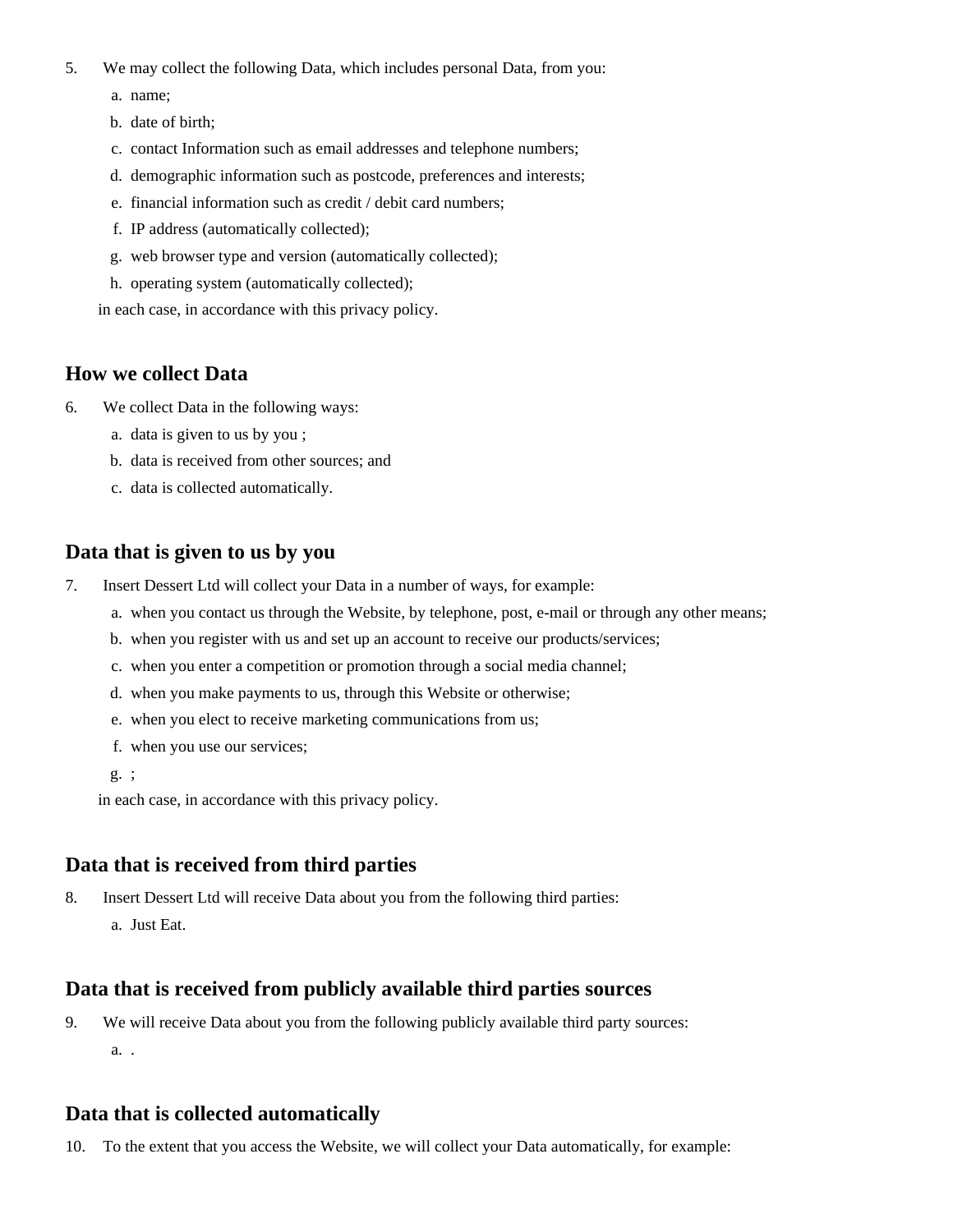a. we automatically collect some information about your visit to the Website. This information helps us to make improvements to Website content and navigation, and includes your IP address, the date, times and frequency with which you access the Website and the way you use and interact with its content.

### **Our use of Data**

- 11. Any or all of the above Data may be required by us from time to time in order to provide you with the best possible service and experience when using our Website. Specifically, Data may be used by us for the following reasons:
	- a. internal record keeping;
	- b. improvement of our products / services;
	- c. transmission by email of marketing materials that may be of interest to you;

in each case, in accordance with this privacy policy.

- 12. We may use your Data for the above purposes if we deem it necessary to do so for our legitimate interests. If you are not satisfied with this, you have the right to object in certain circumstances (see the section headed "Your rights" below).
- 13. For the delivery of direct marketing to you via e-mail, we'll need your consent, whether via an opt-in or soft-opt-in:
	- a. soft opt-in consent is a specific type of consent which applies when you have previously engaged with us (for example, you contact us to ask us for more details about a particular product/service, and we are marketing similar products/services). Under "soft opt-in" consent, we will take your consent as given unless you opt-out.
	- b. for other types of e-marketing, we are required to obtain your explicit consent; that is, you need to take positive and affirmative action when consenting by, for example, checking a tick box that we'll provide.
	- c. if you are not satisfied about our approach to marketing, you have the right to withdraw consent at any time. To find out how to withdraw your consent, see the section headed "Your rights" below.
- 14. When you register with us and set up an account to receive our services, the legal basis for this processing is the performance of a contract between you and us and/or taking steps, at your request, to enter into such a contract.

# **Who we share Data with**

- 15. We may share your Data with the following groups of people for the following reasons:
	- a. our employees, agents and/or professional advisors to process and fulfil orders;
	- b. third party payment providers who process payments made over the Website to enable third party payment providers to process user payments and refunds;
	- c. relevant authorities to facilitate the detection of crime or the collection of taxes or duties;

in each case, in accordance with this privacy policy.

# **Keeping Data secure**

- 16. We will use technical and organisational measures to safeguard your Data, for example:
	- a. access to your account is controlled by a password and a user name that is unique to you.
	- b. we store your Data on secure servers.
	- c. payment details are encrypted using SSL technology (typically you will see a lock icon or green address bar (or both) in your browser when we use this technology.
- 17. We are certified to . This family of standards helps us manage your Data and keep it secure.
- 18. Technical and organisational measures include measures to deal with any suspected data breach. If you suspect any misuse or loss or unauthorised access to your Data, please let us know immediately by contacting us via this e-mail address: .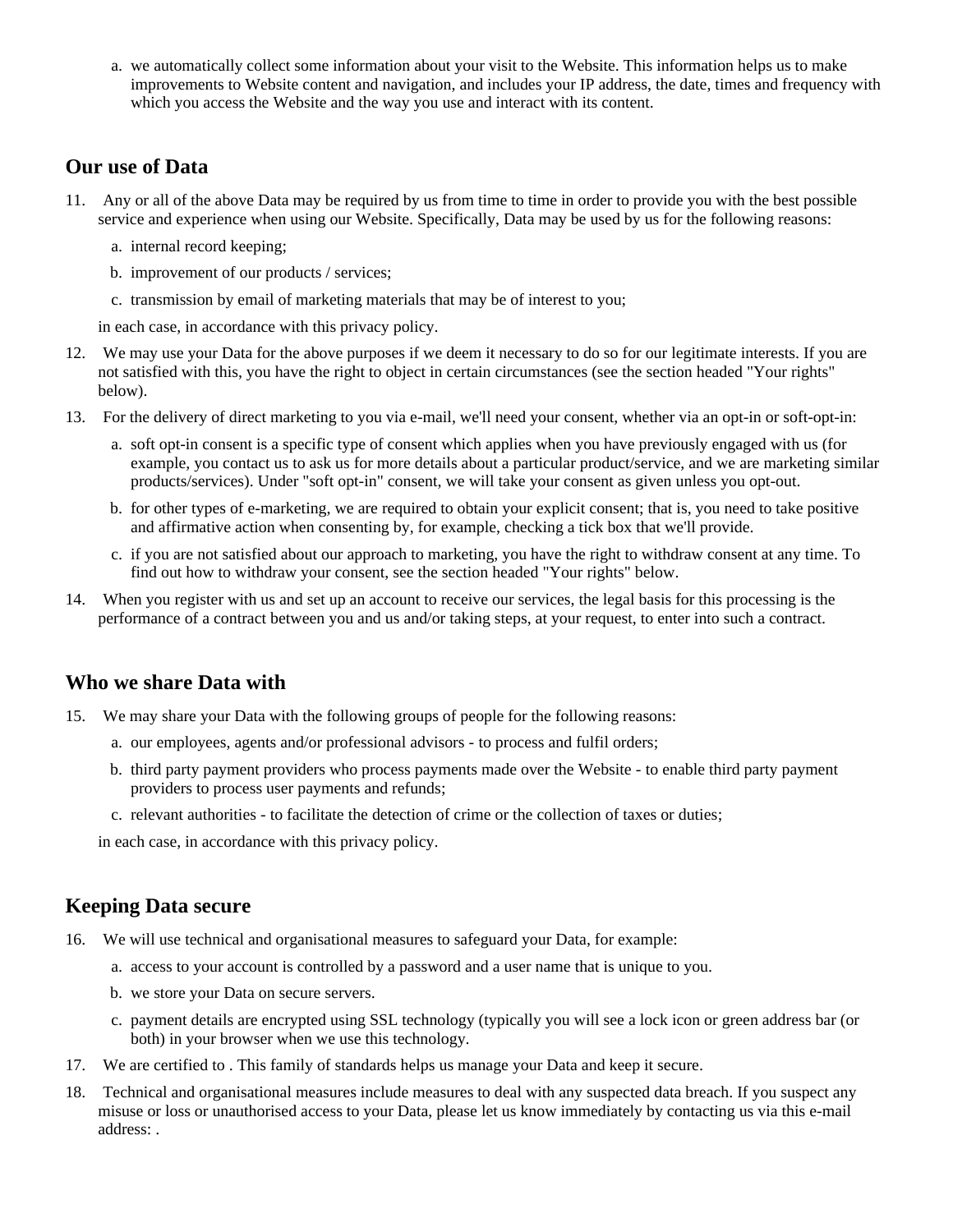19. If you want detailed information from Get Safe Online on how to protect your information and your computers and devices against fraud, identity theft, viruses and many other online problems, please visit www.getsafeonline.org. Get Safe Online is supported by HM Government and leading businesses.

### **Data retention**

- 20. Unless a longer retention period is required or permitted by law, we will only hold your Data on our systems for the period necessary to fulfil the purposes outlined in this privacy policy or until you request that the Data be deleted.
- 21. Even if we delete your Data, it may persist on backup or archival media for legal, tax or regulatory purposes.

## **Your rights**

- 22. You have the following rights in relation to your Data:
	- a. **Right to access** the right to request (i) copies of the information we hold about you at any time, or (ii) that we modify, update or delete such information. If we provide you with access to the information we hold about you, we will not charge you for this, unless your request is "manifestly unfounded or excessive." Where we are legally permitted to do so, we may refuse your request. If we refuse your request, we will tell you the reasons why.
	- b. **Right to correct** the right to have your Data rectified if it is inaccurate or incomplete.
	- c. **Right to erase** the right to request that we delete or remove your Data from our systems.
	- d. **Right to restrict our use of your Data** the right to "block" us from using your Data or limit the way in which we can use it.
	- e. **Right to data portability** the right to request that we move, copy or transfer your Data.
	- f. **Right to object** the right to object to our use of your Data including where we use it for our legitimate interests.
- 23. To make enquiries, exercise any of your rights set out above, or withdraw your consent to the processing of your Data (where consent is our legal basis for processing your Data), please contact us via this e-mail address: .
- 24. If you are not satisfied with the way a complaint you make in relation to your Data is handled by us, you may be able to refer your complaint to the relevant data protection authority. For the UK, this is the Information Commissioner's Office (ICO). The ICO's contact details can be found on their website at https://ico.org.uk/.
- 25. It is important that the Data we hold about you is accurate and current. Please keep us informed if your Data changes during the period for which we hold it.

#### **Links to other websites**

26. This Website may, from time to time, provide links to other websites. We have no control over such websites and are not responsible for the content of these websites. This privacy policy does not extend to your use of such websites. You are advised to read the privacy policy or statement of other websites prior to using them.

# **Changes of business ownership and control**

- 27. Insert Dessert Ltd may, from time to time, expand or reduce our business and this may involve the sale and/or the transfer of control of all or part of Insert Dessert Ltd. Data provided by Users will, where it is relevant to any part of our business so transferred, be transferred along with that part and the new owner or newly controlling party will, under the terms of this privacy policy, be permitted to use the Data for the purposes for which it was originally supplied to us.
- 28. We may also disclose Data to a prospective purchaser of our business or any part of it.
- 29. In the above instances, we will take steps with the aim of ensuring your privacy is protected.

# **General**